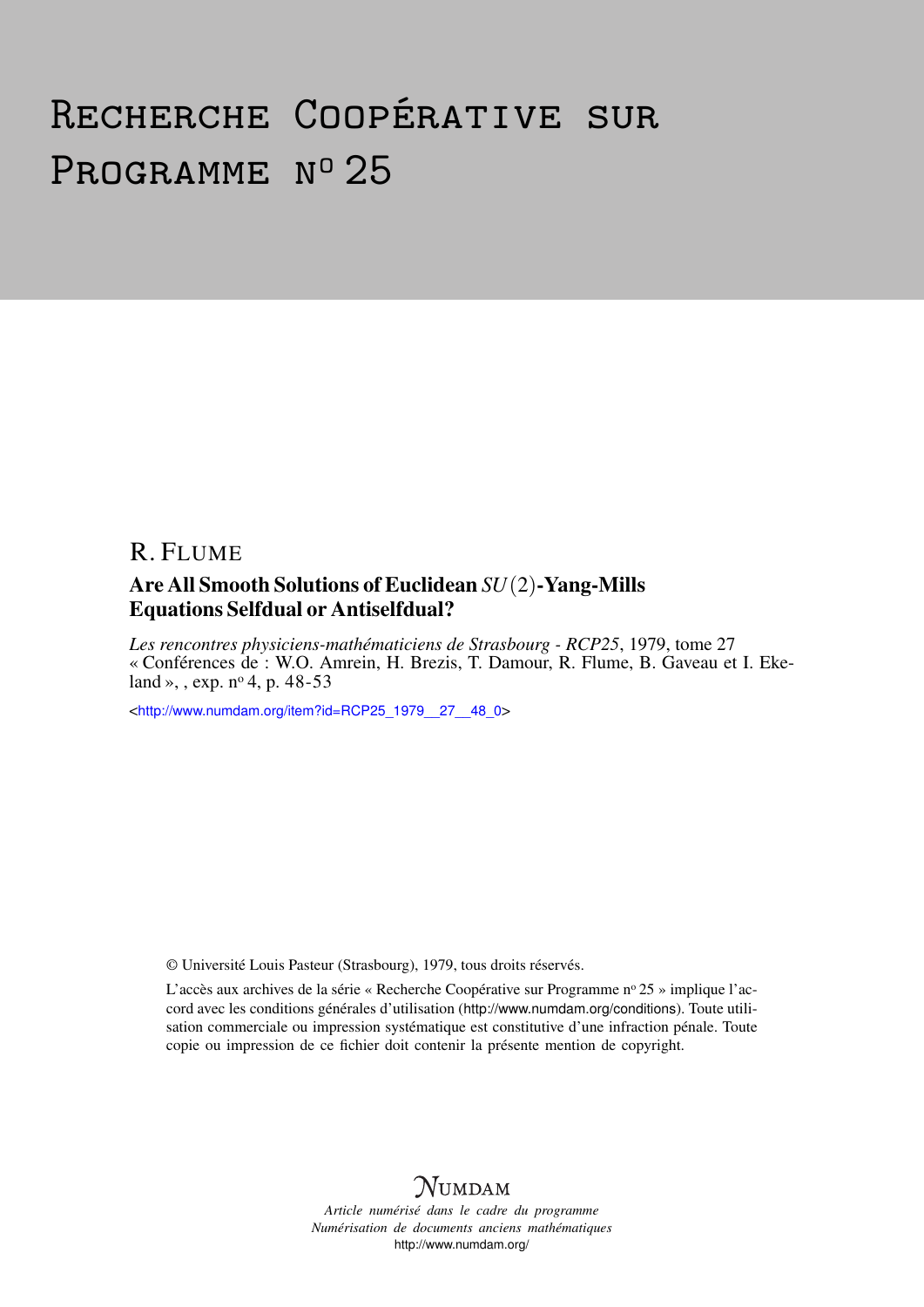## UNIVERSITAT BONN Physikalisches Institut

Are all smooth solutions of Euclidean SU(2)- Yang-Mills equations selfdual or antiself-

dual ?

R. Flume

I. The conjecture formulated in the *tit^J* is commonly believed to be true among physicists. The main support for it comes from an analogy relating SU(2)-Yang-Mills (Y.M.)-fields in four dimensions to the nonlinear  $O(3)$ - $\sigma$ - model in two dimensions. The list of similarities between the two theories comprises on the classical level the topological structure of the  $S_2$  and  $S_4$  compactified versions resp. of the two models, the analytic structure of the (anti-)self-dual solutions of the corresponding field equations and on the quantum level 'features for which the key words are asymptotic freedom and infrared behaviour.

It is well known |1|, that all classical solutions of the nonlinear  $0(3)$ - $\sigma$ - model on S<sub>2</sub> are in fact selfdual or antiselfdual.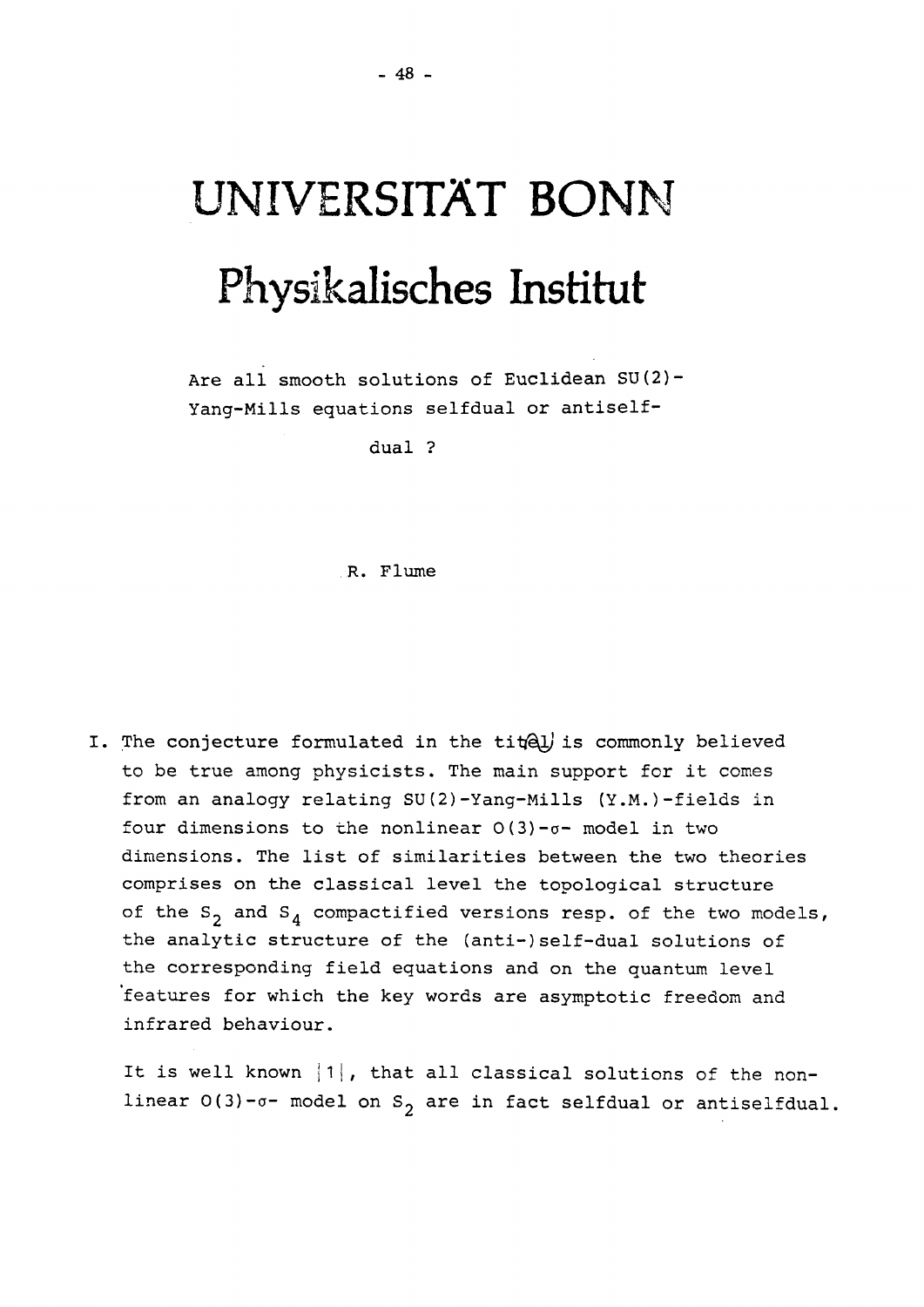The proof for an analogous theorem for SU(2) - Y.M.<sub>4</sub> is an open problem. For the time being only local theorems on the uniqueness of (anti-)self-dual solutions are known. One of these theorems will be discussed in following  $(cf.|2|)$ . For another approach leading to equivalent results see ref. |3|. After the R.C.P. no 25.has taken place, I learnt of an interesting paper by Bourguignon, Lawson and Simons  $|4|$ . These authors derive a global  $C^{\circ}$  - bound for the integrand of the Y.M. action (i.e. a pointwise estimate) by which non-(anti-) self-dual solutions are excluded.

Our results, presented in this note, are based on an estimate involving a higher Sobolev norm. We have not been able to sharpen this estimate so that it is uniformly applicable to all Pontryagin classes. In this sense our results are weaker than thosgof Bourguignon et al..

However for each single Pontryagin class one can give also within our approach a uniform estimate (which becomes weaker for increasing Pontryagin number) for a Sobolev norm neighbourhood of the manifold of (anti-) self-dual connections where non-(anti-) self-dual solutions do not appear. Since a C<sup>O</sup>-estimate on one hand and a Sobolev norm estimate on the other hand yield rather different sets of functions, the results of Bourguignon et.al. and ours may be considered as complementing each other.

II. The main idea of our approach is to consider a Dirac eigenvalue equation instead of attacking the Y.M. equations directly. The Dirac eigenvalue equation transformed from  $S_4$  to  $R_4$  is:

$$
\mathbf{D}\psi_n \equiv \frac{4 + ||\mathbf{x}||^2}{2} \quad \text{for } \psi_n = \lambda_n \quad \psi_n,
$$
\nwhere\n
$$
\gamma \mathbf{D} = \gamma_\mu \left( \partial_\mu + A_\mu \otimes \right),
$$
\nand\n
$$
||\mathbf{x}||^2 = \sum_{i=1}^4 x_i^2.
$$
\n
$$
\mathbf{y}_n
$$
\n
$$
\mathbf{y}_n
$$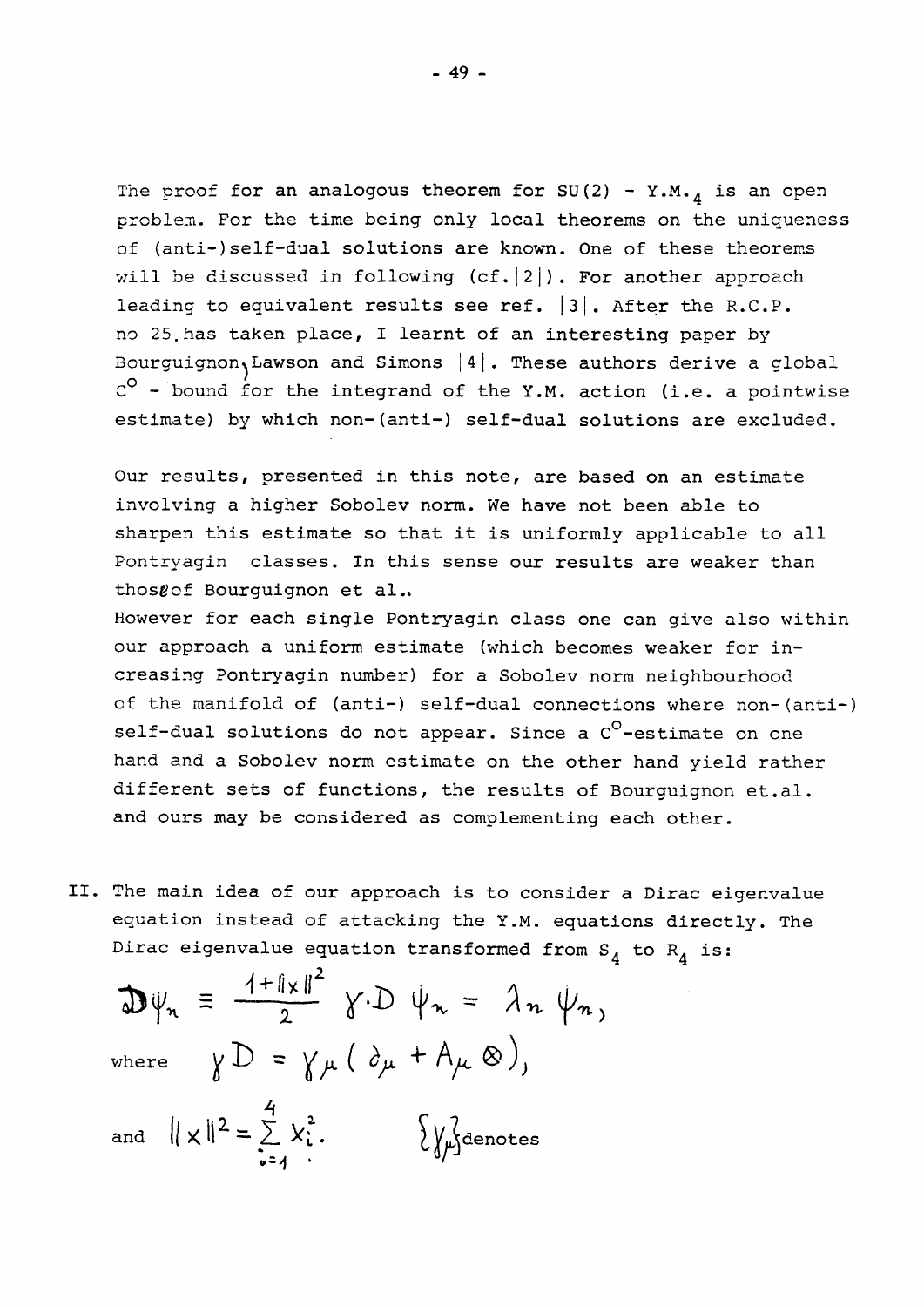a representation of the Euclidean Clifford algebra:  $\{y_{\mu},y_{\nu}\}=2\delta_{\mu\nu}$ The spinors  $\psi_n$  are chosen to carry the adjoint representation of SU(2)."  $\otimes$  " denotes the ordinary 3-vector product. A<sub>1</sub> stands for a SU(2) connection over  $R_4$ , which has a smooth counterpart on  $S_A$ .

Let  $n_{+}$  (n<sub>-</sub>) be the number of zero modes of  $\sum$  with positive (negative) chirality. As a consequence of the Atiyah-Singer index theorem |5| one obtains the relation:

$$
|n_{+} - n_{-}| = 4 |n|, \qquad (1)
$$

where n is the Pontryagin number of the connection  $A_{ij}$ . Suppose now that A<sub>,</sub> is a selfdual connection. From the squared Dirac operator ( we omit the factors

$$
(\gamma \cdot D)^{2} = D^{2} + \frac{1}{4} \left[ \gamma_{\mu_{1}} \gamma_{\nu} \right] F_{\mu\nu_{1}} \qquad (2)
$$

with  $H_{\mu\nu} = \partial_{\mu} A_{\nu} - \partial_{\nu} A_{\mu} + \pi_{\mu} \otimes \pi_{\nu}$ 

one can read off that all zero modes of  $\phi$  have positive chirality. Indeed, the part of  $[\gamma_{\mu}, \gamma_{\nu}]$  carrying negative chirality is antiselfdual and therefore vanishes if contracted with the (by assumption) self-dual field strength tensor  $F_{\mu\nu}$ . The remaining term on the r. h. s. of (2) with negative chirality is a positive definite operator, which has no zero eigenvalues. One has therefore in the special case that  $A_{ij}$  is self-dual the more precise result substituting equ. (1):

$$
n_{+} = 4n , n_{-} = 0 . \tag{3}
$$

The crucial point is now that all connections solving the Y.M. equations and rendering the zero-modes characteristics as specified in (3) for the associated Dirac operator are necessarily self-dual. The reason for that is the following: from any solution of the Y.M. equation one can construct zero modes of the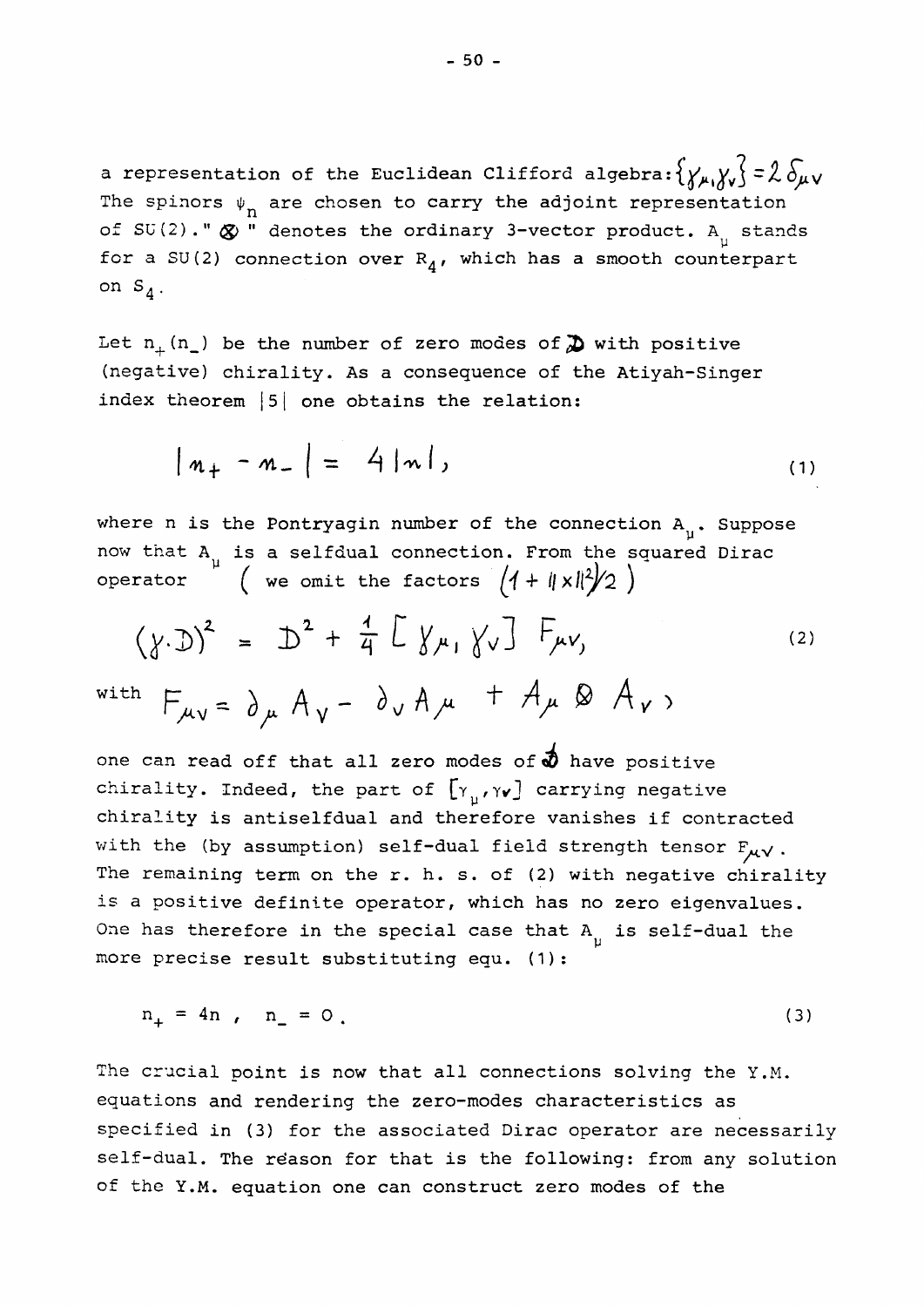associated Dirac operator by setting

$$
\psi = F_{\mu\nu} \left[ \gamma_{\mu}, \gamma_{\nu} \right] \chi , \qquad (4)
$$

where x is a constant spinor carrying no SU(2) indices.  $\psi$ is a zero mode of the Dirac operator in virtue of the Y.M. equ. of motion satisfied by  $A_{ij}$  i.e.:  $D_{ij}(A) F_{ij} = 0$ . The construction (4) renders zero modes of either chirality if  $F_{1,2}$ is neither self-dual nor anti-self-dual and therefore rel. (3) is not satisfied in this case.

To obtain a local uniqueness theorem for (anti-) self-dual solutions of the Y.M. equations one has to find a criterion for deformations of (anti-)self-dual connections which guarantees that the zero mode characteristics (3) is not changed under the deformations. For this purpose we define suitable Sobolev spaces  $H_0$  and  $H_1$ <sup>\*</sup> such that D maps  $H_0$  continously into  $H_1$  and the inverse  $D^{-1}$  maps the complement of the (finite dimensional) zero mode space of D continously into  $H_0$ . D and  $D^{-1}$  acting on these spaces are Fredholm operators for which an easily accesible perturbation theory is available. In particular the following lemma, well known from the functional analysis of Fredholm operators, is useful:

Lemma: Let  $\|D\|$  and  $\|D\|$  be the operator norms of D:  $H_{\alpha} \rightarrow H_{1}$ .  $D^{-1}$ : range  $D(c H_1) \rightarrow H_0 /$  (ker D). If D' is a deformation of D such that  $\|D - D'\| \leq \frac{1}{\sqrt{2}}$  then D' has not more zero modes than D.  $\parallel$ D $\parallel$  11

The Dirac operator associated to a (anti-)self-dual connection, say A, has the minimal number of zero modes compatible with the Atiyah-Singer index theorem (cf. equ. (3)). This is also true according to the above lemma for any connection A' satisfying  $\| D(A) - D(A') \|$  $\leq$   $\frac{1}{\sqrt{1-\frac{1}{1-\frac{1}{1-\frac{1}{1-\frac{1}{1-\frac{1}{1-\frac{1}{1-\frac{1}{1-\frac{1}{1-\frac{1}{1-\frac{1}{1-\frac{1}{1-\frac{1}{1-\frac{1}{1-\frac{1}{1-\frac{1}{1-\frac{1}{1-\frac{1}{1-\frac{1}{1-\frac{1}{1-\frac{1}{1-\frac{1}{1-\frac{1}{1-\frac{1}{1-\frac{1}{1-\frac{1}{1-\frac{1}{1-\frac{1}{1-\frac{1}{1-\frac{1}{1-\frac{1}{1-\frac{1}{1-\frac{1}{1-\$  $\parallel$ D $(A)$   $\parallel$ 

\*)

For  $H_0$  we take a  $L_2$ -space. The constituting norm of  $H_1$  contains the modulus of first derivatives.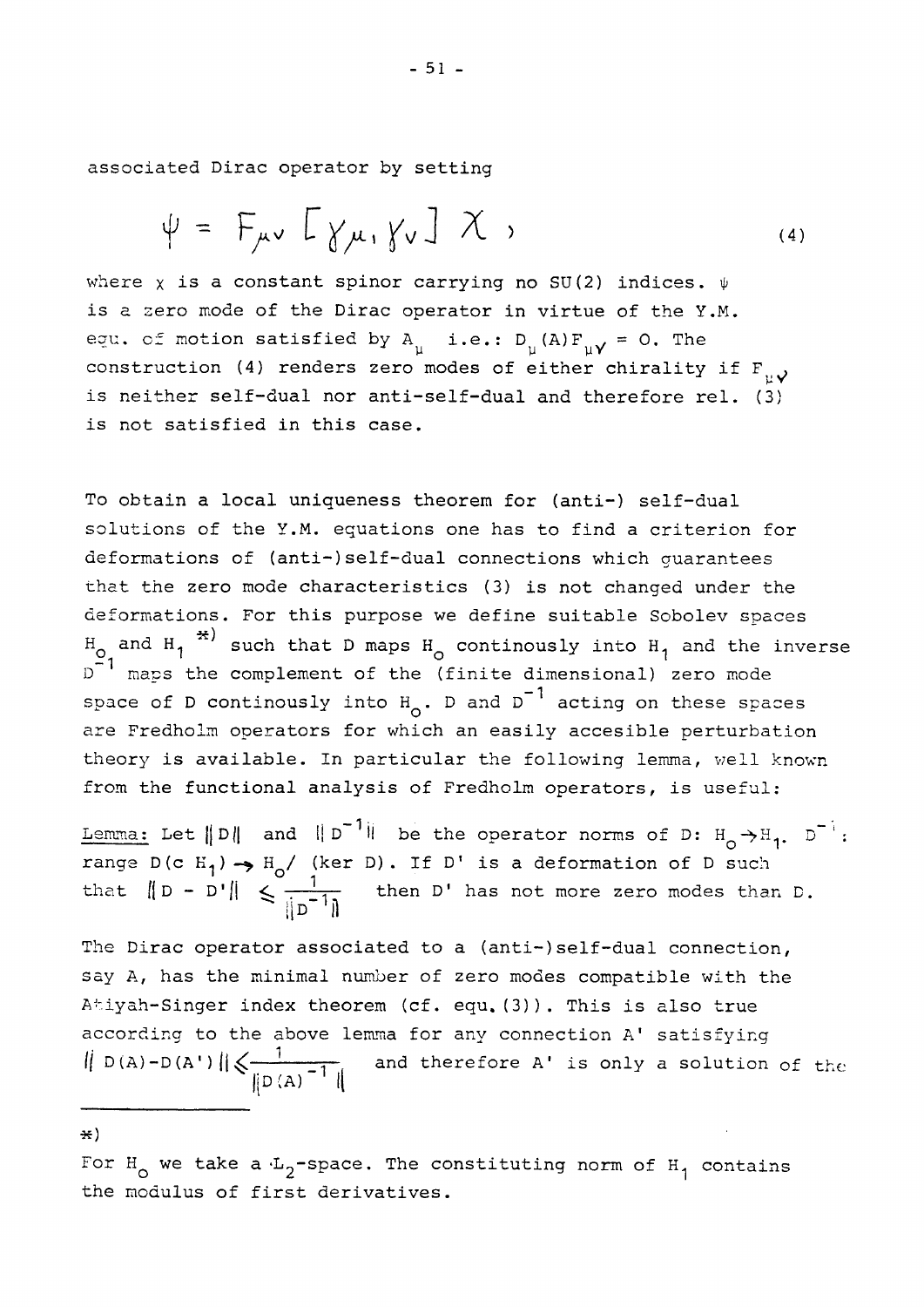Y.M. equations if it is (anti-)self-dual. This is the local uniqueness theorem for (anti-) selfdual connections announced in the introduction.